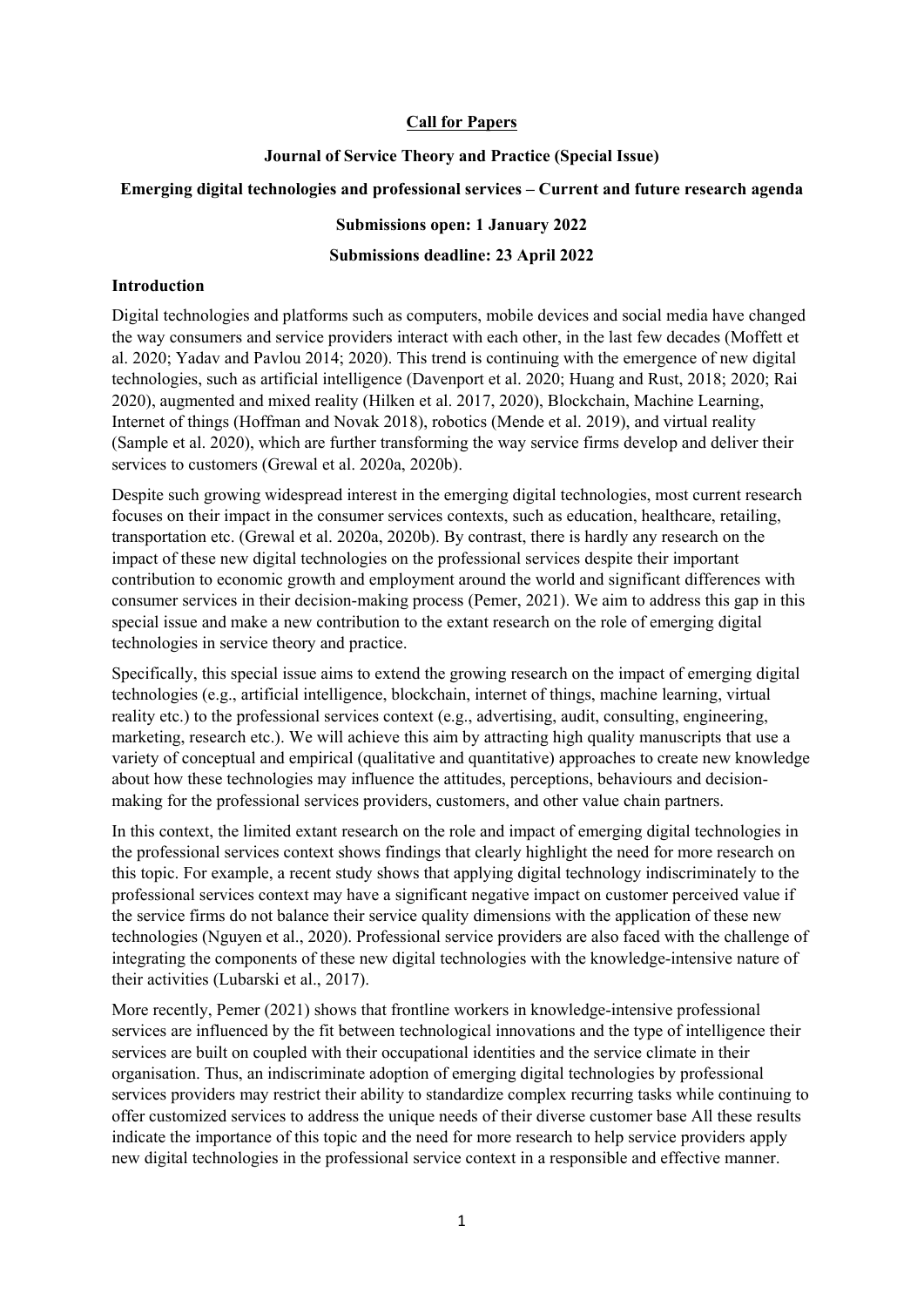### **Scope of the special issue**

In this special issue, we are not looking for mere replications of prior studies form the consumer services area into the professional services domain. Instead, we are looking for both conceptual and empirical papers with strong theoretical foundations grounded in the well-established professional services and the growing emerging digital technologies literatures that aim to make original theoretical contribution. We also welcome papers using multi-disciplinary perspectives that help break fresh ground in our understanding of how professional services providers may use the emerging digital technologies to improve their performance and satisfy their customers.

# **Indicative list of topics**

We share the following list of suggested topics for this special issue that is only indicative and not exhaustive by any means.

- 1. Use multi-disciplinary perspectives to conceptualise the challenges and opportunities for professional services firms to adopt emerging digital technologies
- 2. Explore the reasons for the various emerging digital technologies (e.g., artificial intelligence, blockchain, internet of things, machine learning, robotics, virtual reality etc.) to be adopted by professional services providers to improve their performance in terms of customer experience, process efficiency etc.
- 3. Identify the drivers and inhibitors of the adoption and usage of emerging digital technologies in professional services, which may influence their popularity and sustainability in the long run.
- 4. Develop conceptual models and frameworks to capture and depict the attitudes, perceptions, evaluations and behaviours of customers, employees, users and decision-makers in the professional services contexts
- 5. Explore the impact of emerging digital technologies on important customer and employee outcomes, such as affective well-being, commitment, retention, and satisfaction in the professional service contexts
- 6. Assess the influence of emerging digital technologies on internal service quality, service climate, and organisational culture in the professional service contexts
- 7. Investigate the impact of emerging digital technologies on the performance of professional service firms, in terms of both marketing and financial metrics, such as market share, profitability etc.
- 8. Study the organisational level drivers of the adoption and usage of emerging digital technologies, such as firm innovativeness, industry type, firm size, country-of-origin etc.
- 9. Explore the national level factors that influence the adoption and usage of emerging digital technologies, such as national cultural value, socio-economic indicators, technological development and infrastructure etc.

## **Procedure**

All the papers for this special issue would need to be submitted on JSTP submission system (https://mc.manuscriptcentral.com/jostp) and would go through the regular double-blind peer review process followed by this journal.

Each paper will undergo two rounds of reviews, after which a final decision will be made. Submissions will open on 1 Jan 2022 and close on 31 March, 2022. The review process would be completed by middle of 2023 and the special issue will be published by the end of 2023.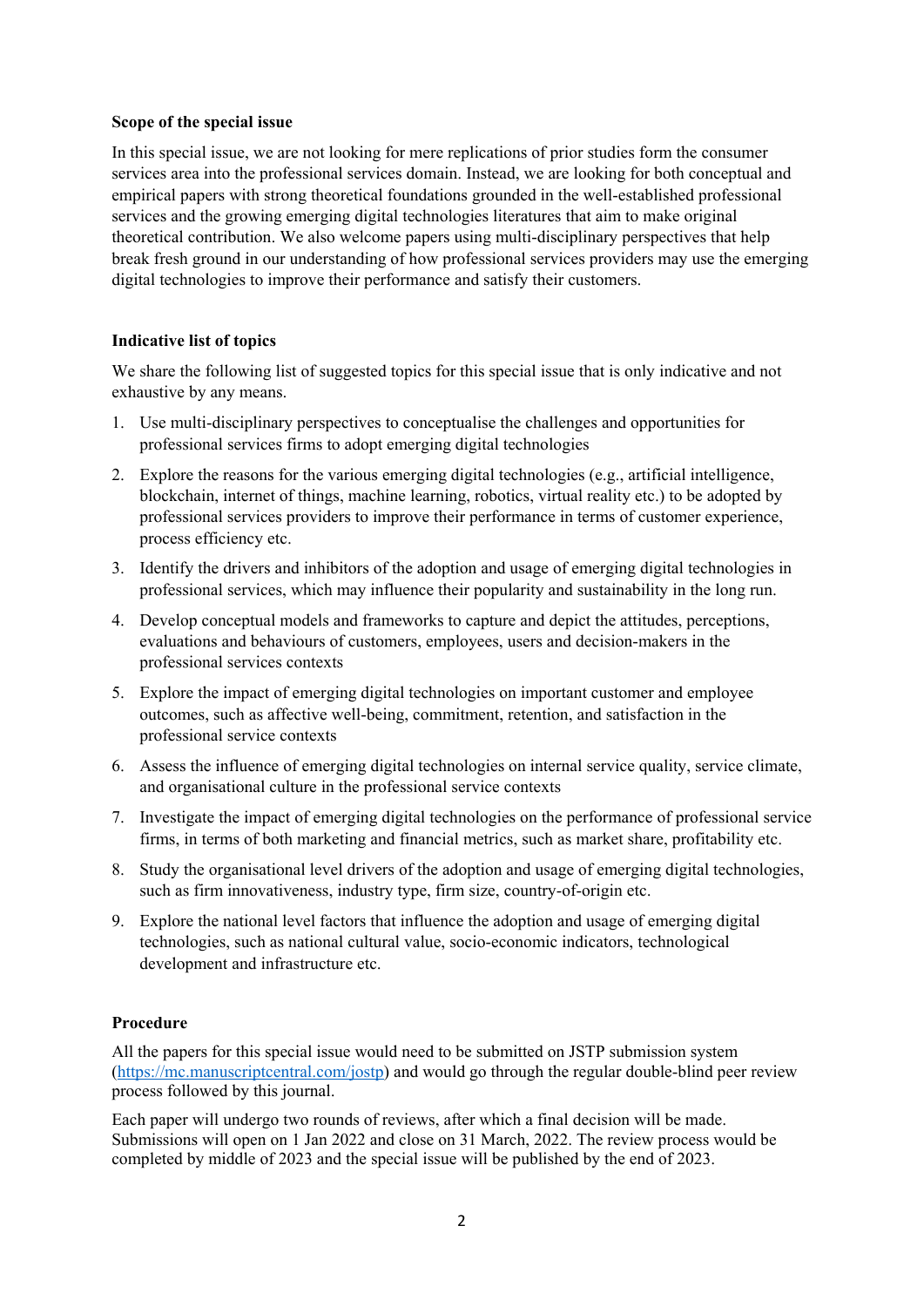Articles should not exceed a word limit of 8000 words (all-inclusive) and must make a contribution to service theory and practice. Please ensure that your papers follows the JSTP author guidelines available here: https://www.emeraldgrouppublishing.com/journal/jstp

Each submitted manuscript would be randomly assigned to one of the three guest co-editors to ensure complete fairness and transparency in the review process. Each guest co-editor would handle the complete review process for the manuscripts assigned to them but the final decisions would be made in consultation with the chief editors of the journal.

#### **Guest co-editors**

For any enquiries about this special issue, please email the following guest editors:

- 1) Piyush Sharma, Curtin University, Australia (piyush.sharma@curtin.edu.au)
- 2) Kimmy Wa Chan, Hong Kong Baptist University, Hong Kong (kimmychan@hkbu.edu.hk)
- 3) Russel PJ Kingshott, Curtin University, Australia (R.Kingshott@curtin.edu.au)

#### **References**

- Davenport, T. H, Guha, A., Grewal, D., & Bressgott, T. (2020), "How artificial intelligence will change the future of marketing", *Journal of the Academy of Marketing Science*, Vol. 48 No. 1, pp. 24-42.
- Grewal, D., Hulland, J., Kopalle, P. K., & Karahanna, E. (2020a), "The future of technology and marketing: A multidisciplinary perspective", *Journal of the Academy of Marketing Science*, Vol. 48 No. 1, pp. 1-8.
- Grewal, D., Noble, S. M., Roggeveen, A. L., & Nordfalt, J. (2020b), "The future of in-store technology", *Journal of the Academy of Marketing Science,* Vol. 48 No. 1, pp. 96-113.
- Hilken, T., de Ruyter, K., Chylinski, M., Mahr, D., & Keeling, D. I. (2017), "Augmenting the eye of the beholder: Exploring the strategic potential of augmented reality to enhance online service experiences", *Journal of the Academy of Marketing Science,* Vol. 45 No. 6, pp. 884-905.
- Hilken, T., Keeling, D. I., de Ruyter, K., Mahr, D., & Chylinski, M. (2020), "Seeing eye to eye: social augmented reality and shared decision making in the marketplace", *Journal of the Academy of Marketing Science*, Vol. 48 No. 2, pp. 143-164.
- Hoffman, D. L., & Novak, T. P. (2018), "Consumer and object experience in the internet of things: An assemblage theory approach", *Journal of Consumer Research*, Vol. 44 No. 6, pp. 1178- 1204.
- Huang, M. H., & Rust, R. T. (2018), "Artificial intelligence in service", *Journal of Service Research,* Vol. 21 No. 2, pp. 155–172.
- Huang, M. H., & Rust, R. T. (2020), "A strategic framework for artificial intelligence in marketing", *Journal of the Academy of Marketing Science,* Vol. 49 No. 1, pp. 30-50.
- Lubarski, A., Müller, F. and Galipoglu, E. (2017), "Modular Professional Services: Conceptual Goodness and Research Themes", Working Paper. https://core.ac.uk/download/pdf/301372552.pdf
- Mende, M., Scott, M. L., van Doorn, J., Grewal, D., & Shanks, I. (2019), "Service robots rising: How humanoid robots influence service experiences and food consumption", *Journal of Marketing Research*, Vol. 56 No. 4, pp. 535–556.
- Moffett, J. W., Folse, J. A. G., & Palmatier, R. W. (2020), "A theory of multiformat communication: mechanisms, dynamics, and strategies", *Journal of the Academy of Marketing Science*, Vol. 49 No. 3, pp. 441–461.